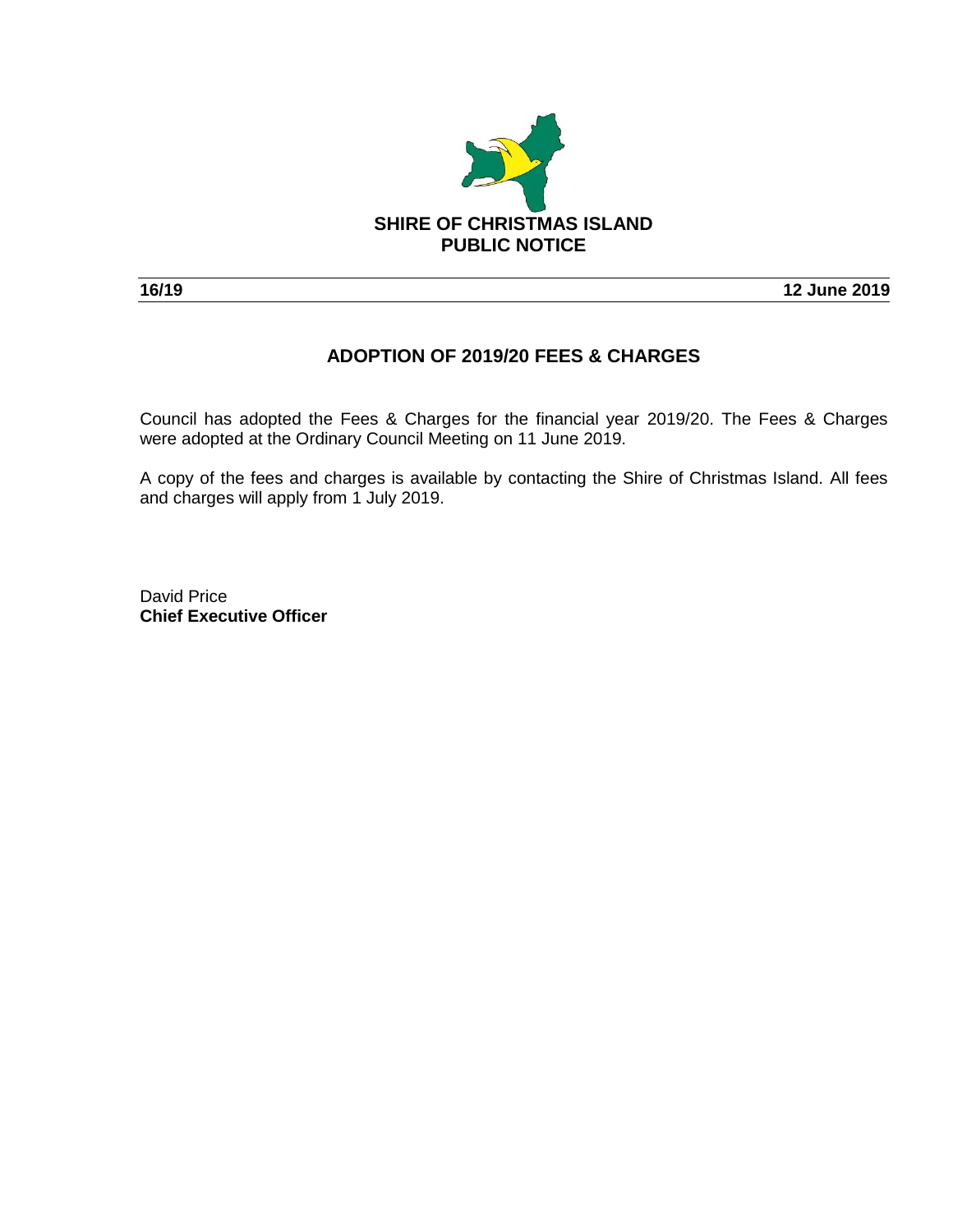# **SCHEDULE OF RATES LEVIED SECTION 6.32 LOCAL GOVERNMENT ACT 1995 (WA)(CI)**

The following rates, fees and charges were adopted by the Council at the Ordinary Meeting of Council held on 11 June 2019.

#### **General Purpose Funding**

#### **31.0 Rates**

# **31.1 General Rate (Section 6.32 - LG Act)**

#### **31.2. Minimum Rate (Section 6.35 - LG Act)**

a) Gross Rental Value (GRV) and the state of the state of the 9.6465 cents in the dollar (0.096465\$)<br>
a 9.6465 cents in the dollar (0.211426/the state of the dollar (0.211426/the state of the state of the dollar 21.1426 cents in the dollar (0.211426/\$)

a) Minimum Rate **\$582.00 GRV Properties** b) Minimum Rate  $$351.00$  UV Properties

#### **31.3 Discount (Section 6.46 - LG Act)**

a) A discount of 2.5% is to apply if rates are paid within 35 Days of issue of notice.

#### **31.4. Penalty/Interest (Section 6.51 - LG Act)**

a) A penalty of 10.00% is to apply as from 36 days after date of issue of rate notice Interest of 10.00% is to apply for overdue rates that remain unpaid

#### **31.5 Administration Fee (Section 6.45 – LG Act)**

**a) An administration fee of \$45.00 is to apply if rates are paid by instalments**

#### **31.6 Zoning, application, orders, requisitions, rates**

| b) Land Purchase Enquiry 48 hours processing time  | \$277.00 |  |
|----------------------------------------------------|----------|--|
| a) Land Purchase Enquiry seven day processing time | \$210.00 |  |

c) Rating Account Enquiry **but a strategier of the Solution Strategier Control Control Control Control Control Control Control Control Control Control Control Control Control Control Control Control Control Control Control** 

#### **General Administration**

#### **42.0 Photocopy/Printing Charges**

| a) | A4 - one sided                           | \$1.00 per copy         |
|----|------------------------------------------|-------------------------|
| b) | $A3$ – one sided                         | $$2.00$ per copy        |
| C) | Bulk Printing (50+)                      | \$0.50 per copy         |
| d) | A4 paper size (colour)                   | \$5.90 per copy         |
| e) | A3 paper size (colour)                   | $$9.30$ per copy        |
|    | 42.1 Report                              |                         |
| a) | <b>Annual Report</b>                     | \$57.00 per copy        |
| b) | Corporate Business Plan                  | \$57.00 per copy        |
| C) | Strategic Plan                           | \$57.00 per copy        |
| d) | Street Numbers List Whole Island         | \$57.00 per copy        |
| e) | Copy of extract of Records or Plans (A3) | \$28.00 per copy        |
| f) | Copy of extract of Records or Plans (A4) | \$17.00 per copy        |
| g) | Payment to wrong Bank Account            | \$21.00 per transaction |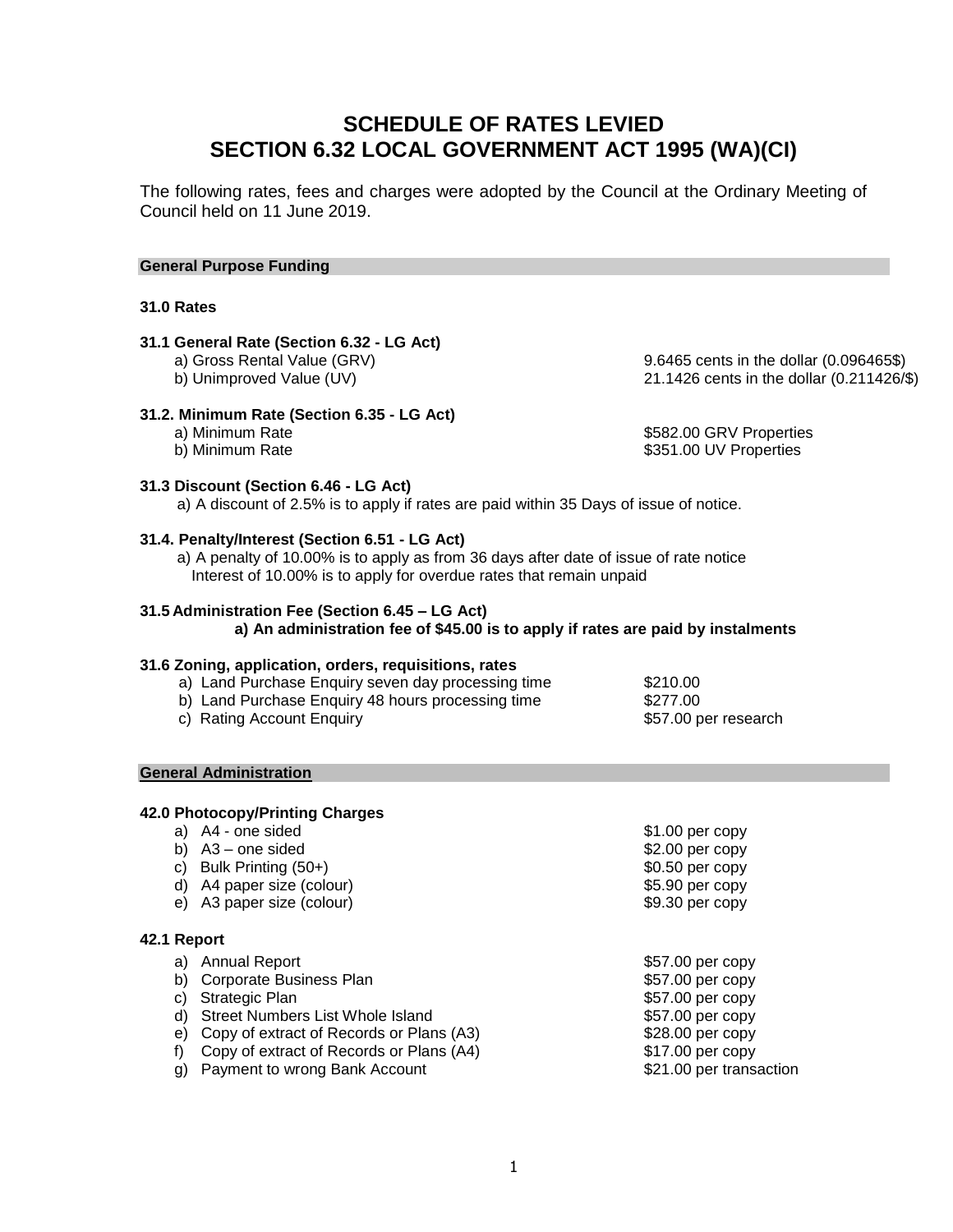### **Law, Order & Safety**

# **51.0 Keeping of Cats**

| Application for Permit to keep a cat<br>a)                                            | \$50.00 non-refundable           |
|---------------------------------------------------------------------------------------|----------------------------------|
| Claiming of an impounded cat<br>b)                                                    | \$30.00 plus applicable penalty  |
| Sustenance of an impounded cat<br>C)                                                  | \$30.00 each day or part thereof |
| d) Cat local law Schedule 1 Modified Penalties                                        | \$30.00 per offence              |
| 51.1 Concessional registration rates:<br>a) Cats owned & kept by bona-fide pensioners | \$15.00                          |
| 51.2 Animal Trap                                                                      |                                  |
| a) Deposit                                                                            | \$231.00 each                    |

# **51.3 Offences relating to Cats**

### **Cat Local Law 2010 Schedule 1 Modified Penalties below is applicable regards fines Local Government Act 1995(WA)(CI)**

| <b>Item</b><br>No. | <b>Clause No.</b> | <b>Nature of Offence</b>                                                                                                                       | <b>Modified</b><br><b>Penalty</b> |
|--------------------|-------------------|------------------------------------------------------------------------------------------------------------------------------------------------|-----------------------------------|
| a)                 | 2.1               | Failure of a keeper to identify a cat                                                                                                          | \$200                             |
| b)                 | 2.2               | Interference with or removal of the identification of a cat                                                                                    | \$100                             |
| c)                 | 2.4               | Marking cat with universal mark of de-sexing via neutering when<br>cat not neutered.                                                           | \$200                             |
| d)                 | 3.1(1)            | Keeping a cat without a permit                                                                                                                 | \$200                             |
| e)                 | 4.1               | Using a premises as a cat boarding premises without a permit                                                                                   | \$200                             |
| f)                 | 6.6(a)            | Releasing or attempt to release a cat from a pound                                                                                             | \$200                             |
| g)                 | 6.6(b)            | Destroy, break into, damage or in any other way interfere<br>or render not cat proof a pound                                                   | \$200                             |
| h)                 | 6.6(c)            | Destroy, break into, damage or in any other way interfere with<br>any container used for the purpose of catching, holding or<br>conveying cats | \$200                             |
| i)                 | 7.1               | Abandonment of cat                                                                                                                             | \$200.                            |
| j)                 | 11.1              | Cat in a public place                                                                                                                          | \$200                             |
| k)                 | 11.3              | Cat in a place that is not a public place.                                                                                                     | \$100                             |
| I)                 | 11.4              | Cat in a cat prohibited area                                                                                                                   | \$250                             |
| m)                 | 11.5              | Breach of a condition of permit                                                                                                                | \$250                             |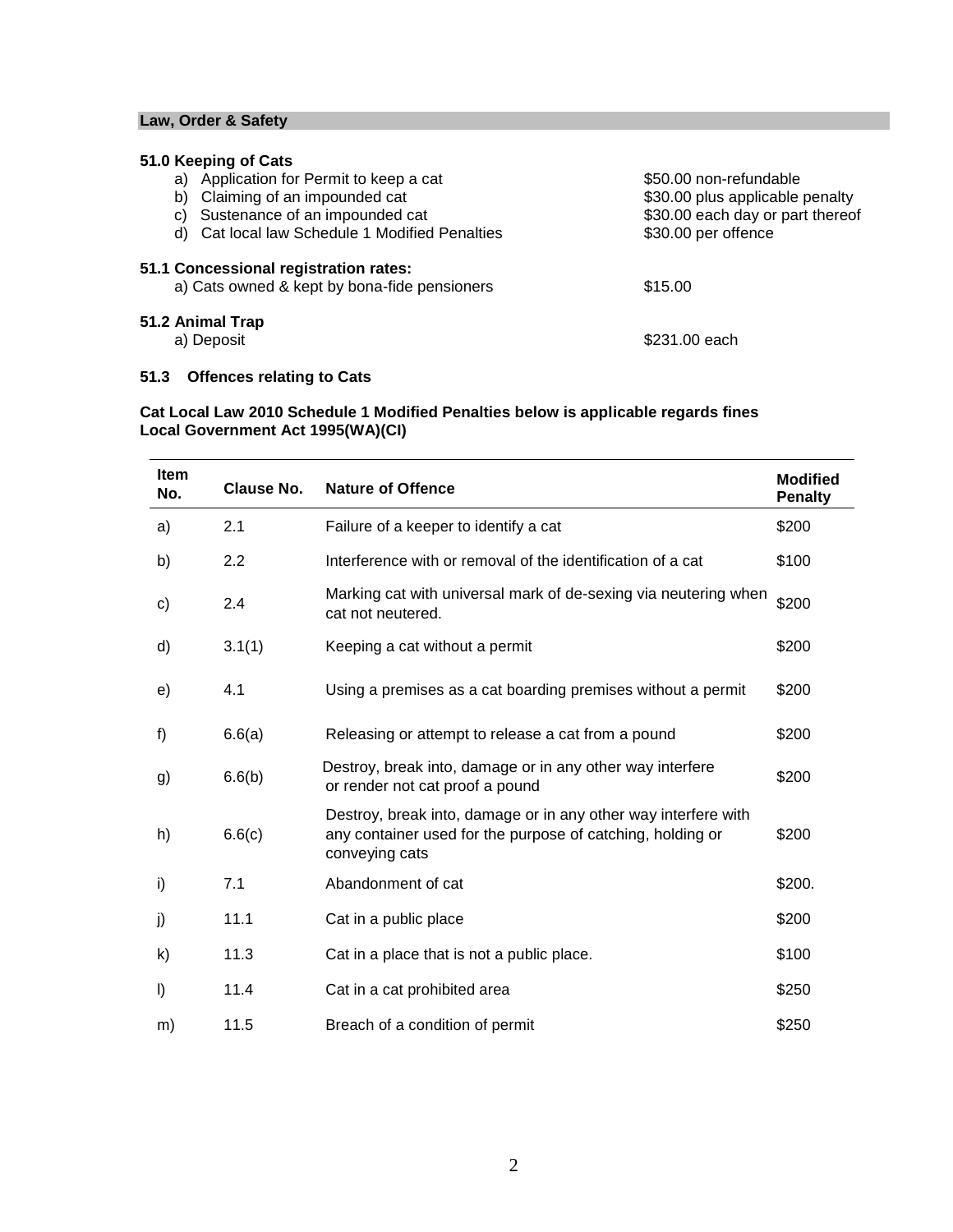#### **Health**

| a) New Registration and Licence             | \$234.00                 |
|---------------------------------------------|--------------------------|
| b) New Licence                              | \$234.00                 |
| c) Licence Renewal                          | \$234.00 per annum       |
| d) Food Training Seminars and presentations | \$92.00 per student      |
| e) Pre-purchase inspection of food premises | \$362.00                 |
| 71.1 Lodging Houses                         |                          |
| a) New Registration                         | \$234.00                 |
| b) New Licence                              | \$234.00                 |
| c) Licence Renewal                          | \$234.00 per annum       |
| 71.2 Grease Trap Service                    |                          |
| a) Trap Cleansing Service                   |                          |
| (i) Up to $1,500$ litres                    | \$315.00 per service     |
| (ii) Over 1,500 litres                      | \$315.00 per hopper load |
| b) Call out Fee                             |                          |
| c) Working Hour                             | \$105.00 per call out    |
| d) After Working Hour                       | \$420.00 per call out    |
| 71.3 Spoutvac Hire                          |                          |
| a) Wet Hire with operators                  | \$315.00 per hour        |
| Welfare                                     |                          |
|                                             |                          |
| 82.0 Interpretation/Translation             | \$178.00 per hour        |
|                                             |                          |

# **Communities Amenities**

# **101.0 Sanitation**

#### **Waste management levy (per annum) section 66 -67 of the Waste Avoidance and Resource Recovery Act 2007 (WA) (CI)**

| a) | Per residential unit/household             | 84.00<br>\$.                |
|----|--------------------------------------------|-----------------------------|
| b) | Per individual commercial property         | \$ 84.00                    |
|    | Per vacant land                            | \$ 84.00                    |
| d) | Per specified institution                  | \$840.00                    |
|    | 101.1 Bin Collection Fees (Rated Premises) |                             |
| a) | Household                                  | \$345.00                    |
| b) | Multi residential unit                     | \$223.00                    |
| C) | <b>Rated Enterprise</b>                    | \$84.00 per collection unit |
|    | d) Sulo bin left out or put in wrong place | \$78.00 per bin             |

**Note: 1 collection unit is equivalent to 1MGB collected per week for 3 months. An enterprise is any premises that is not a domestic use.**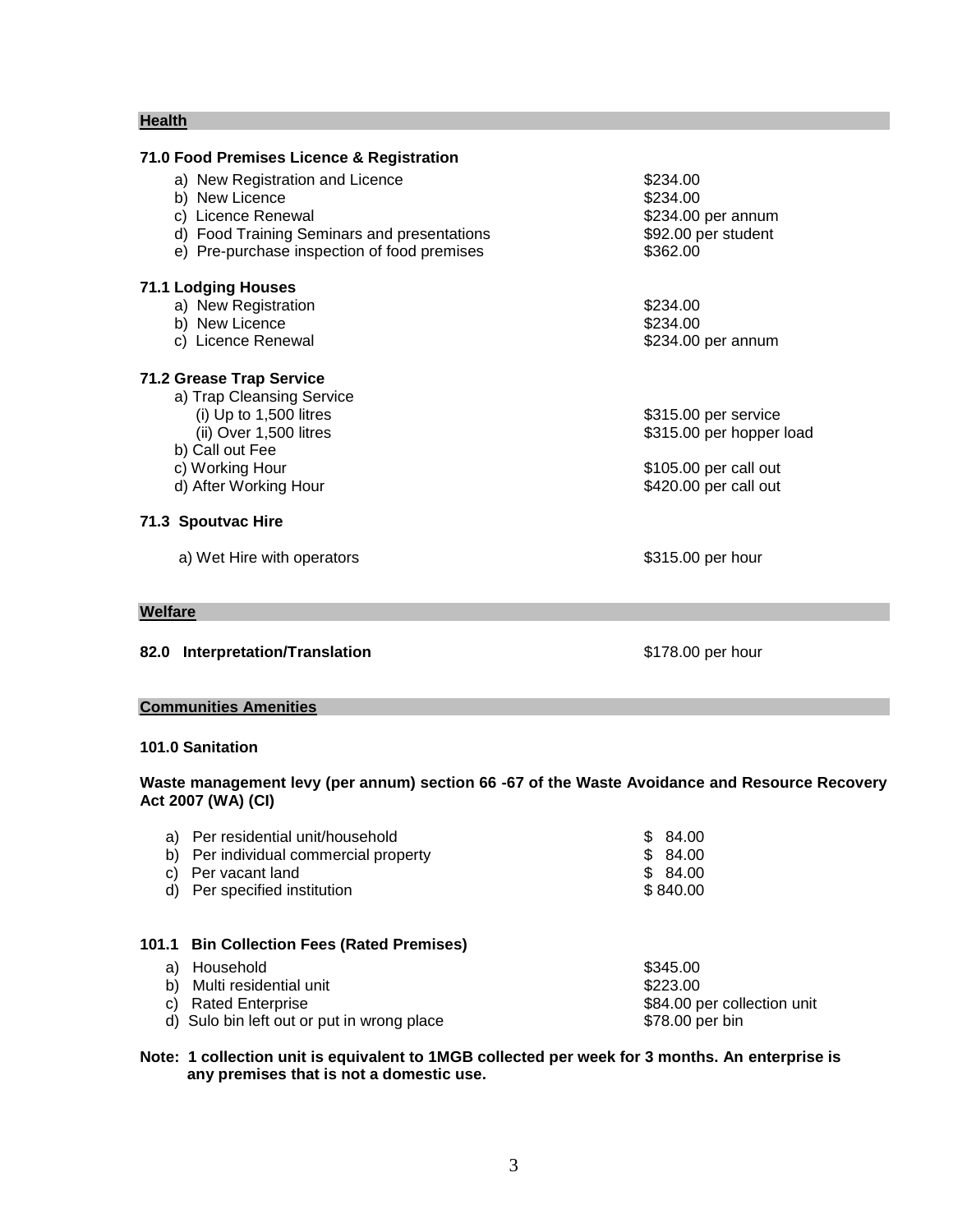| <b>101.2 Collection Service Establishment Fees</b>                                                                                                                                                                                                                                                                              |                                                                                                                                                                                                  |  |  |  |
|---------------------------------------------------------------------------------------------------------------------------------------------------------------------------------------------------------------------------------------------------------------------------------------------------------------------------------|--------------------------------------------------------------------------------------------------------------------------------------------------------------------------------------------------|--|--|--|
| a) Waste Service Establishment Fee - Rated Dwelling<br>b) Waste Service Establishment Fee - Rated Unit<br>c) Waste Service Establishment Fee - Rated Enterprise<br>d) Waste Service Establishment Fee - Non-rated Enterprise<br>e) Change of a Service - Rated Enterprise<br>Change of a Service - Non - Rated Enterprise<br>f) | \$200.00 Per dwelling<br>\$137.00 Per unit<br>\$80.00 Per MGB plus \$72.00<br>\$143.00 Per MGB plus \$109.00<br>\$42.00 plus 71.00 per extra MGB<br>\$86.00 plus \$115.00 per extra MGB          |  |  |  |
| 101.3 Others<br>a) Hire of MGB<br>b) Hire of MGB (emptied once a week)<br>Industrial Skip Bin Green Wastes Only<br>C)                                                                                                                                                                                                           | \$13.00 per MGB per week<br>\$23.00 per MGB per week<br>\$214.00 delivered & removed within<br>10 days $+$ \$20.00 per day rental<br>Thereafter                                                  |  |  |  |
| Industrial Skip Bin – Paper/Cardboard Only<br>d)                                                                                                                                                                                                                                                                                | \$214,00 delivered & removed within<br>10 days $+$ \$20.00 per day rental<br>Thereafter                                                                                                          |  |  |  |
| Industrial Waste Cage - Paper/Cardboard Only<br>e)                                                                                                                                                                                                                                                                              | \$214.00 delivered & removed within<br>10 days $+$ \$20.00 per day rental<br>thereafter                                                                                                          |  |  |  |
| Industrial Skip Bin - Mixed/Wet Wastes<br>f)                                                                                                                                                                                                                                                                                    | \$248.00 delivered & removed within<br>10 days + \$25.00 per day rental<br>thereafter. (Mixed /wet waste not to<br>cause odours or a fly nuisance or<br>can be removed at Council<br>discretion) |  |  |  |
| g) Hire & Disposal of Green Waste Bag                                                                                                                                                                                                                                                                                           | \$33.00                                                                                                                                                                                          |  |  |  |

#### **Note: MGB = Mobile Garbage Bin (eg "Sulo Bin", Wheelie Bin)**

#### **101.4 Tip Entrance Fees/Tips Entry Vouchers – Commercial Waste\***

| a) Sedan/Van                           | \$22.00 per vehicle    |
|----------------------------------------|------------------------|
| b) Single axle light trailer           | \$22.00 per vehicle    |
| c) Double axle light trailer           | \$44.00 per vehicle    |
| Light rigid truck (up to 8T GVM)<br>d) | \$97.00 per vehicle    |
| e) Medium rigid truck                  | \$218.00 per vehicle   |
| f) Heavy rigid truck or Dog trailer    | \$374.00 per vehicle   |
| g) Semi-trailer/Articulated truck      | \$666.00 per vehicle   |
| h) Double-trailer                      | \$1,334.00 per vehicle |
|                                        |                        |

### **\*Note: Where vehicle does not fit into category discretion lies with the CEO to determine the charge.**

| 101.5 Disposal of Controlled Wastes                   |                           |
|-------------------------------------------------------|---------------------------|
| a) Asbestos Disposal (Minimum charge m^3)             | \$605.00 per cubic metre* |
| b) Biomedical Waste Disposal (Minimum charge m^3)     | \$605.00 per cubic metre* |
| c) Quarantine Waste Disposal (Minimum charge m^3)     | \$605.00 per cubic metre* |
| d) Sewerage Sludge Disposal (Minimum charge m^3)      | \$132.00 per cubic metre* |
| e) Car bodies (must have all oils and fluids drained) | \$282.00 per car          |

#### **101.6 Commercial Putredsible Waste Collections** \$1,575 per day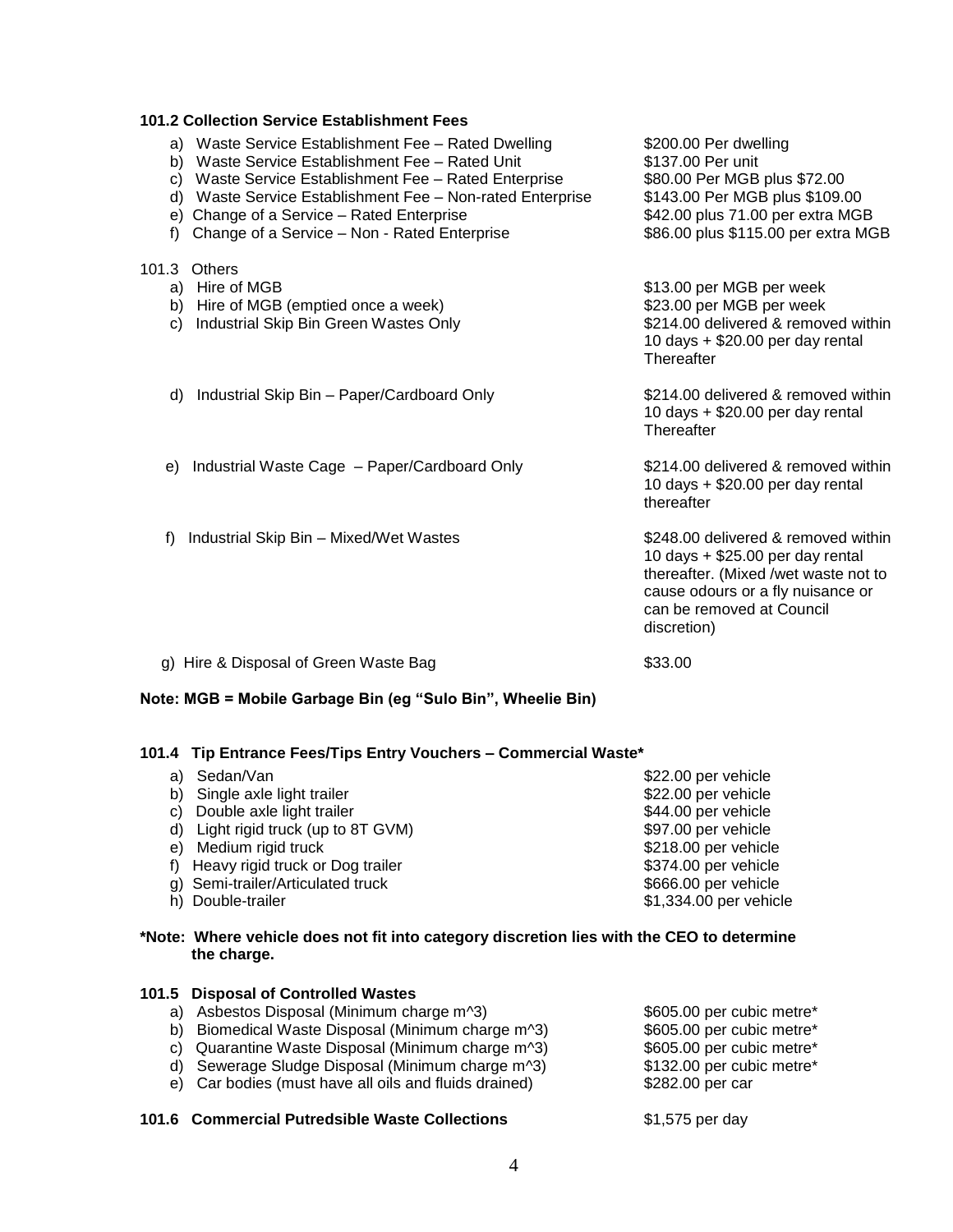**101.7 Woodchips 101.7 Woodchips 101.7 Woodchips 391.00 per cubic metre**\*

### **101.8 Disposal of Batteries and Tyres**

| a) Battery                 | \$12.30 each |
|----------------------------|--------------|
| b) Car tyre                | \$2.50 each  |
| c) Truck tyre (small)      | \$4.30 each  |
| d) Truck tyre (large)      | \$7.30 each  |
| e) Tractor/Loader/etc tyre | \$12.30each  |

#### **Note:**

**A permit from the Shire of Christmas Island is required prior to the dumping of asbestos and quarantine at the tip site. Permits can be obtained from the Planning Building & Health Department of the Shire of Christmas Island. The Shire of Christmas Island requires a minimum of 24 hours notice prior to the dumping of these materials.**

#### **102.0 Septic Tanks**

#### **Health (Treatment of Sewage and Disposal of Effluent and Liquid Waste) Regulations 1974 (WA)**

| a) Fees for a single dwelling on a single lot or septic system producing < 540L sewage per day: |  |  |  |
|-------------------------------------------------------------------------------------------------|--|--|--|
|                                                                                                 |  |  |  |

| (i) Local Government Application Fee                   | \$113.00 |
|--------------------------------------------------------|----------|
| (ii) Fee for the grant of a permit to Use an Apparatus |          |
| (Including all inspections)                            | \$113.00 |

b) Fees for non-residential systems requiring approval from the Health Dept of WA: Health Department of WA Application Fee (i) With a Local Government Report  $\frac{1}{2}$   $\frac{1}{2}$   $\frac{1}{3}$   $\frac{35}{00}$ 

| $\mu$ , where Eucal Obvolution Report  | ູນ ບບ.ບບ |
|----------------------------------------|----------|
| (ii) Without a Local Government Report | \$113.00 |
| (iii) Local Government Report Fee      | \$113.00 |

#### **106.0 Planning Services**

#### **106.1 Planning Fees**

#### **Planning and Development Regulations 2011 (Part 7- Local Government Planning Charges)**

| Consideration of an amendment to a Planning Approval | 50% of original fee |
|------------------------------------------------------|---------------------|
| Consideration of an amendment to a Building Licence  | 50% of original fee |

| <b>Item</b> | Part 1 – Maximum Fixed Fees                                                                                                                                                                       | Maximum Fee 2019/20<br>(*see information below)                |
|-------------|---------------------------------------------------------------------------------------------------------------------------------------------------------------------------------------------------|----------------------------------------------------------------|
|             | Determining a development application (other than for an<br>extractive industry) where the development has not<br>commenced or been carried out and the estimated cost of<br>the development is - |                                                                |
|             | not more than \$50 000<br>(a)                                                                                                                                                                     | \$147                                                          |
|             | more than \$50,000 but not more than \$500,000<br>(b)                                                                                                                                             | 0.32% of the estimated cost<br>of development                  |
|             | more than \$500 000 but not more than \$2.5 million<br>(c)                                                                                                                                        | $$1,700 + 0.257\%$ for every \$1<br>in excess of \$500 000     |
|             | more than \$2.5 million but not more than \$5 million<br>(d)                                                                                                                                      | $$7,161 + 0.206\%$ for every \$1<br>in excess of \$2.5 million |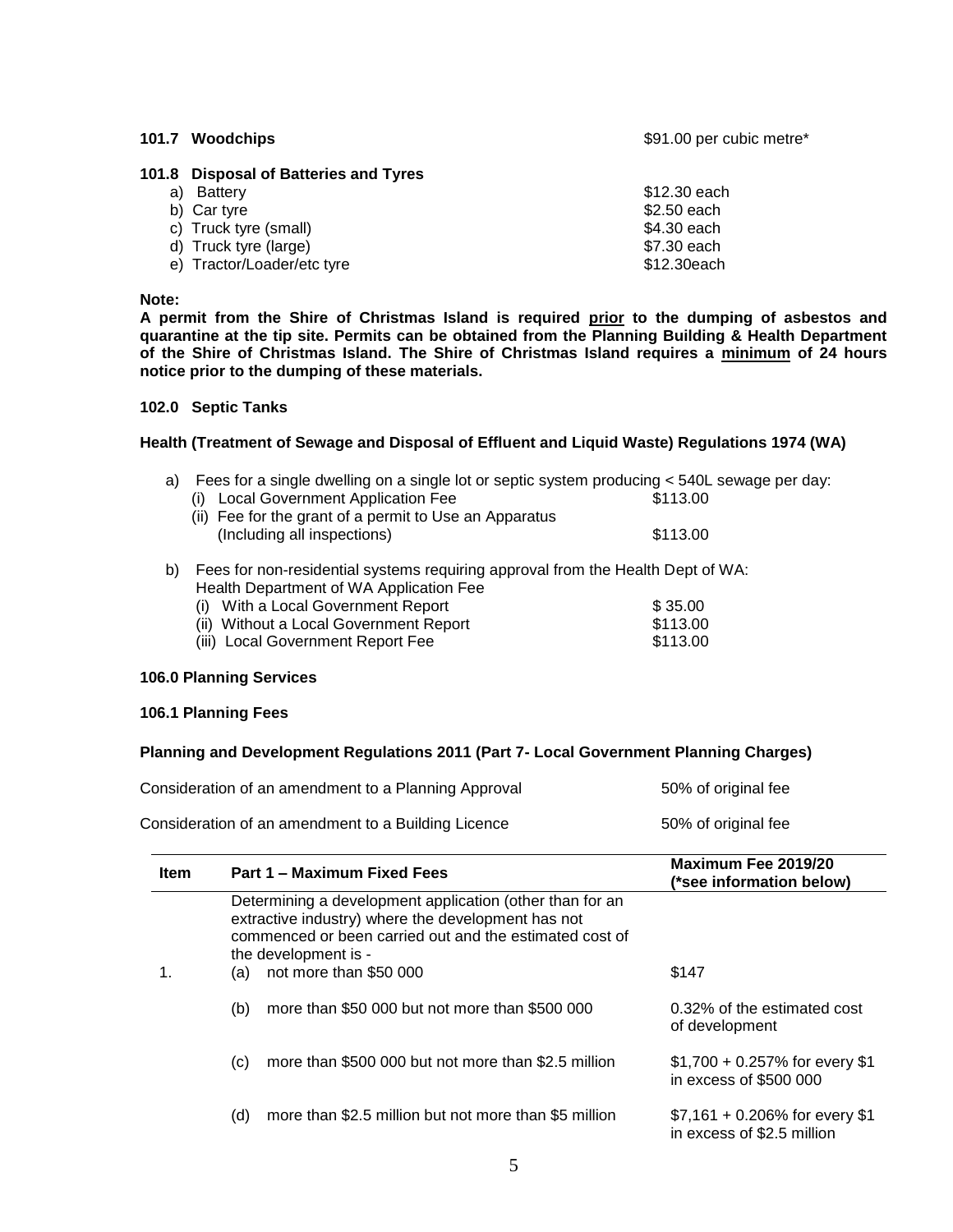|     | more than \$5 million but not more than \$21.5 million<br>(e)                                                                               | $$12,633 + 0.123\%$ for every<br>\$1 in excess of \$5 million |
|-----|---------------------------------------------------------------------------------------------------------------------------------------------|---------------------------------------------------------------|
|     | more than \$21.5 million<br>(f)                                                                                                             | \$34,196                                                      |
| 2.  | Determining a development application (other than for an<br>extractive industry) where the development has commenced<br>or been carried out | The fee in item 1 plus, by way<br>of penalty, twice that fee  |
| 3.  | Determining a development application for an extractive<br>industry where the development has not commenced or been<br>carried out          | \$739                                                         |
| 4   | Determining a development application for an extractive<br>industry where the development has commenced or been<br>carried out              | The fee in item 3 plus, by way<br>of penalty, twice that fee  |
| 5A. | Determining an application to amend or cancel development<br>approval                                                                       | \$295                                                         |
| 5.  | Providing a subdivision clearance for -                                                                                                     |                                                               |
|     | not more than 5 lots<br>(a)                                                                                                                 | \$73 per lot                                                  |
|     | more than 5 lots but not more than 195 lots<br>(b)                                                                                          | \$73 per lot for the first 5 lots<br>and then \$35 per lot    |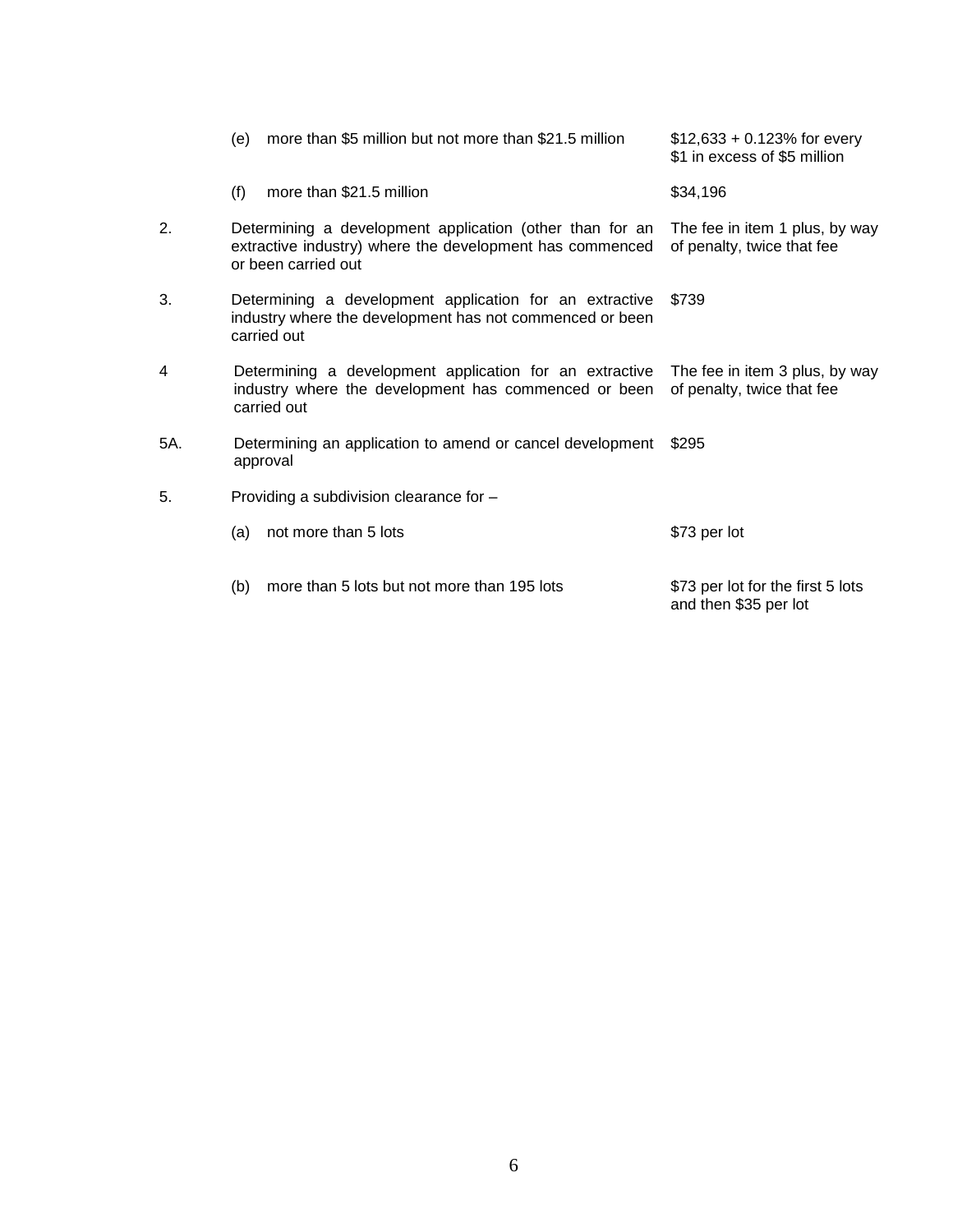# **106.1 Planning Fees (continued)**

| <b>Item</b> | Part 1 – Maximum Fixed Fees                                                                                                                                                                                                                                  | Maximum Fee 2019/20<br>(*see information below)                       |
|-------------|--------------------------------------------------------------------------------------------------------------------------------------------------------------------------------------------------------------------------------------------------------------|-----------------------------------------------------------------------|
|             | more than 195 lots<br>(c)                                                                                                                                                                                                                                    | \$7,393                                                               |
| 6.          | Determining an initial application for approval of a home<br>occupation where the home occupation has not commenced                                                                                                                                          | \$222                                                                 |
| 7.          | Determining an initial application for approval of a home<br>occupation where the home occupation has commenced                                                                                                                                              | The fee in item 6 plus by way<br>of penalty, twice that fee           |
| 8.          | Determining an application for the renewal of an approval of<br>a home occupation where the application is made before the<br>approval expires                                                                                                               | \$73                                                                  |
| 9.          | Determining an application for the renewal of an approval of<br>home occupation where the application is made after the<br>approval has expired                                                                                                              | The fee in item 8 plus, by<br>way of penalty, twice that fee          |
| 10.         | Determining an application for a change of use or for an<br>alteration or extension or change of a non-conforming use to<br>which item 1 does not apply, where the change or the<br>alteration, extension or change has not commenced or been<br>carried out | \$295                                                                 |
| 11.         | Determining an application for a change of use or for an<br>alteration or extension or change of a non-conforming or the<br>alteration, extension or change has commenced or been<br>carried out                                                             | The fee in item 10 plus, by<br>way of penalty, twice that fee         |
| 12.         | Building envelope variations or development outside of<br>building envelope (includes advertising fee)                                                                                                                                                       | \$400                                                                 |
|             | Advertising – Newspaper and surrounding neighbours                                                                                                                                                                                                           | \$300                                                                 |
| 13.         | Advertising - Surrounding neighbour notification only                                                                                                                                                                                                        | \$100                                                                 |
| 14.         | Extension of term – requests for extension of term for<br>planning<br>Approval prior to expiry                                                                                                                                                               | 50% of application fee or full<br>minimum fee whichever is<br>greater |
| 15.         | Requests for amendment or reconsideration                                                                                                                                                                                                                    | \$295                                                                 |
| 16.         | Sign permit fee                                                                                                                                                                                                                                              | \$60                                                                  |
| 17.         | Sign applications                                                                                                                                                                                                                                            | \$147                                                                 |
| 18.         | Section 40 Certificates (Liquor Licence)                                                                                                                                                                                                                     | \$147                                                                 |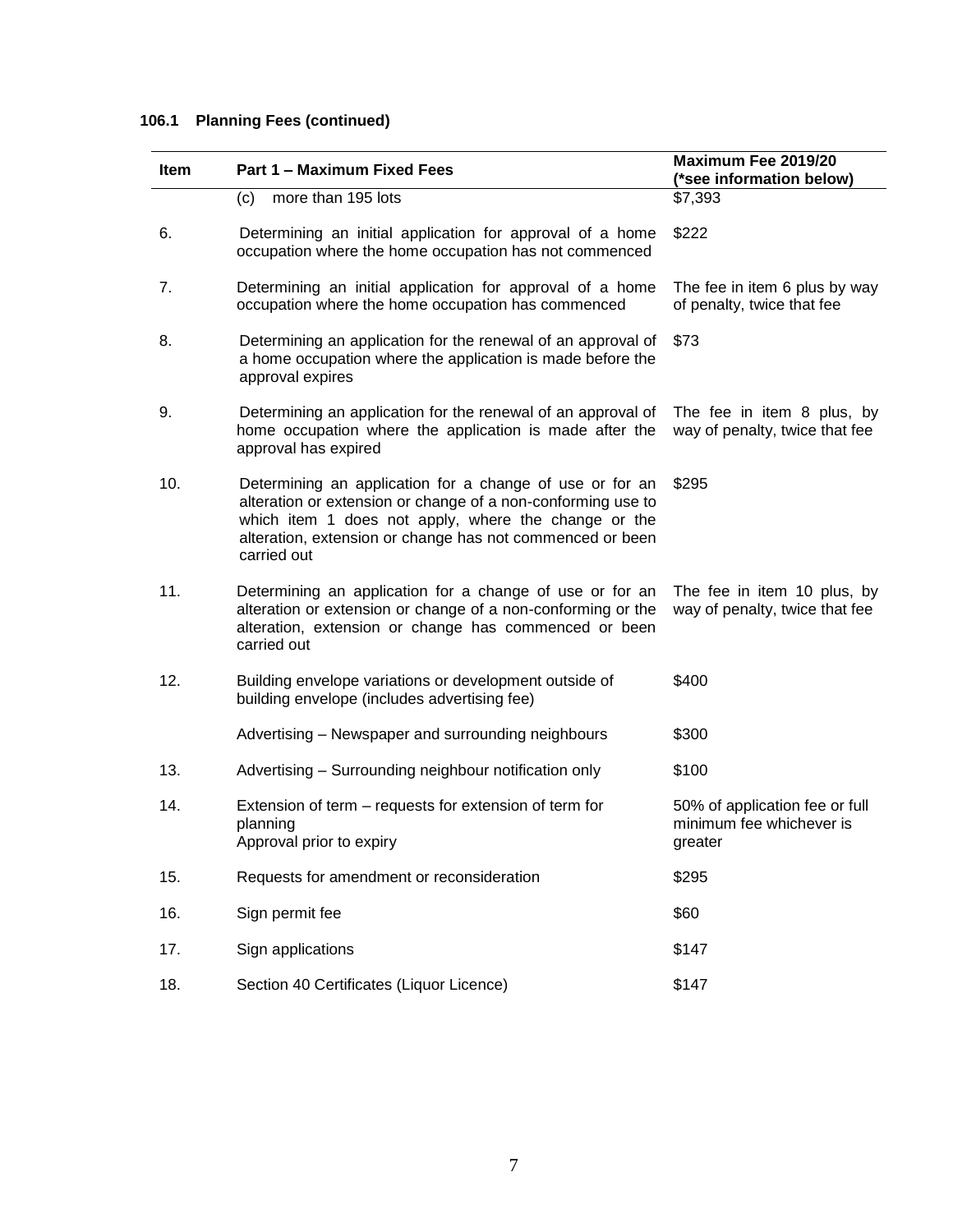# **106.2 - 4 Planning Fees**

| пенг | Part - 2 Maximum Fees. Scheme amendments and Structure Plan |                                                                                        |
|------|-------------------------------------------------------------|----------------------------------------------------------------------------------------|
| 1.   | In Principle                                                | \$1,250                                                                                |
| 2.   | Basic                                                       | determined<br>Fee<br>on<br>application pursuant to Town<br><b>Planning Regulations</b> |
| 3.   | Standard                                                    | Fee determined on<br>application pursuant to Town<br><b>Planning Regulations</b>       |
| 4.   | Complex                                                     | Fee determined on<br>application pursuant to Town<br><b>Planning Regulations</b>       |
| 5.   | Structure Plan                                              | Fee determined on<br>application pursuant to Town<br><b>Planning Regulations</b>       |
| 6.   | Local Development Plan                                      | Fee determined on<br>application pursuant to Town<br><b>Planning Regulations</b>       |
| 7.   | Minor variations to Structure Plans                         | Fee determined on<br>application pursuant to Town<br><b>Planning Regulations</b>       |

# **Item Part - 2 Maximum Fees: Scheme amendments and Structure Plan**

| <b>Item</b> | Part - 3 Development Assessment Panel (DAP) – Applications valued over \$7 million or<br>opt in applications |
|-------------|--------------------------------------------------------------------------------------------------------------|
|             | Shire Fee - As per planning application fees above No. GST                                                   |
| 2.          | DAP Fee – As per DAP Regulations No GST                                                                      |

| Item           | Part - 4 Planning Staff Fees for Amendments and Structure Plans - Per Hour<br>*Regulatory |                  |
|----------------|-------------------------------------------------------------------------------------------|------------------|
| $\mathbf{1}$ . | Director / City / Shire Planner                                                           | \$88.00 per hour |
| 2.             | Manager / Senior Planner                                                                  | \$66.00 per hour |
| 3.             | <b>Planning Officer</b>                                                                   | \$36.86 per hour |
| 4.             | Other staff – e.g. Environmental Health Officer                                           | \$36.86 per hour |
| 5.             | Secretary / Administrative Officer                                                        | \$30.20 per hour |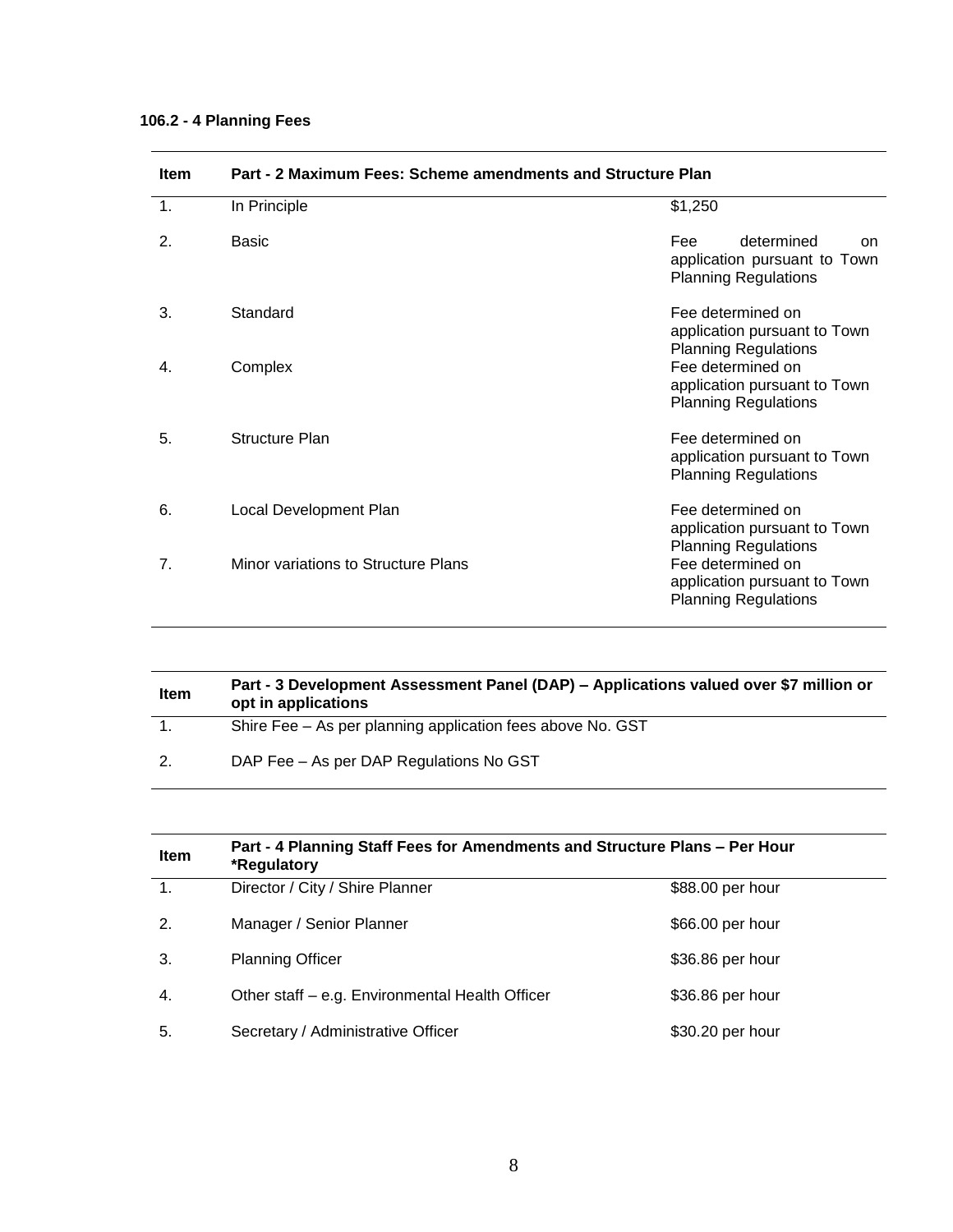# **106.5 - 6 Planning Fees**

| <b>Item</b> | Part - 5 Subdivision / Strata / Built Strata Clearance Fees              |                                                            |
|-------------|--------------------------------------------------------------------------|------------------------------------------------------------|
|             | <b>Subdivision / Strata Clearance Application Fees</b><br>*Regulatory*   |                                                            |
| 1.          | Not more than 5 lots @ \$73 per lot                                      | \$73                                                       |
| 2.          | More and then \$35 per lot than 5 lots but not more than 195<br>lots     | \$73 per lot for the first 5 lots<br>and then \$35 per lot |
| 3.          | More than 195 lots                                                       | \$7,393                                                    |
|             | <b>Built Strata</b><br>*Regulatory Fee – WAPC Planning Bulletin 52/2009* |                                                            |
| 1.          | Up to and Including 5 lots - \$656 plus \$65 per lot                     | \$656                                                      |
| 2.          | 6 lots up to 100 lots - \$981 plus \$43.50 per lot in excess of 5        | \$981                                                      |
| 3.          | lots<br>Capped at 100 lots maximum                                       | \$5,113                                                    |

| <b>Item</b>    | Part 6 - Planning Search fees and customer relations                                         |                   |  |
|----------------|----------------------------------------------------------------------------------------------|-------------------|--|
| 1.             | Planning exemption advice (BCA)                                                              | \$155             |  |
| 2.             | Building Envelope, Site Plans and Planning Application<br>Search                             | \$60              |  |
| 3.             | Providing a zoning certificate                                                               | \$73              |  |
| 4.             | Replying to a property settlement questionnaire                                              | \$73              |  |
| 5.             | Providing written planning advice                                                            | \$73              |  |
| 6.             | Copy of Local Planning Scheme No. 2 District Zoning<br>Scheme Text including Maps at A3 size | $275.00$ per copy |  |
| 7 <sub>1</sub> | Copy of Scheme Maps at A3 size                                                               | \$168.00 per set  |  |
| 8.             | Copy of current Local Planning Strategy                                                      | \$275.00 per copy |  |
| 9.             | Scheme Text including maps at A4 size                                                        | \$275.00 per copy |  |
| 10.            | Any Other Statutory Licence or Permit<br>(Not otherwise provided for)                        | \$92.00           |  |
| 11.            | Planning Documents on CD                                                                     | \$11.00           |  |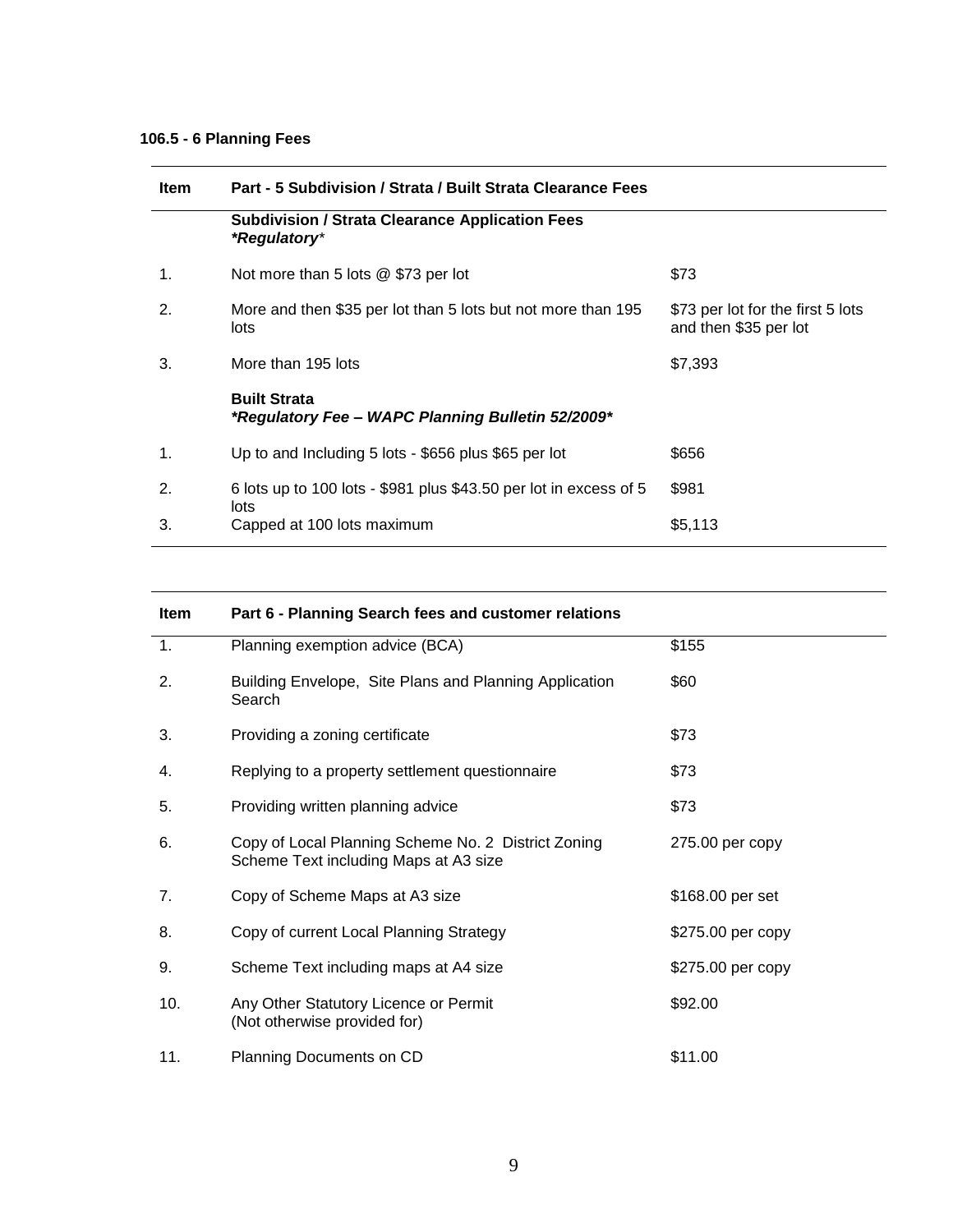| Copy of Town Planning Scheme No: 1      |                    |
|-----------------------------------------|--------------------|
| Scheme Text including Maps at A3 size   | \$302.00 per copy  |
| Copy of Scheme Maps at A3 size          | \$185.00 per set   |
| Copy of Local Planning Scheme No: 2     |                    |
| Scheme Text including Maps at A3 size   | \$302.00 per copy  |
| Copy of current Local Planning Strategy | \$302.00 per copy  |
| Scheme Text including maps at A4 size   | \$302.00 per copy  |
| Copies of Scheme maps at full size      | \$185.00 per sheet |
| Any Other Statutory Licence or Permit   |                    |
| (Not otherwise provided for)            | \$101.00           |
| <b>106.7 Building Control</b>           |                    |
|                                         |                    |

| a) Written Building Advice                                       | \$110.00                         |
|------------------------------------------------------------------|----------------------------------|
| b) Copy of Building Plans (where legally permitted to be issued) | \$220.00 per copy                |
| c) Inspection Not Referred to Elsewhere                          | \$203.00 per hour (Min \$234.00) |

# **106.8 Fees are as per the Building Regulations 2012 (Schedule 2 Divisions 1, 2 & 3)**

# **Division 1 – Applications for Building Permits, Demolition Permits**

| <b>Item</b> |                                                                                                               | <b>Application</b>                                                                                | Fee                                                                                                                            |
|-------------|---------------------------------------------------------------------------------------------------------------|---------------------------------------------------------------------------------------------------|--------------------------------------------------------------------------------------------------------------------------------|
| 1.          | Certified application for a building<br>permit (s. $16(1)$ ) —                                                |                                                                                                   |                                                                                                                                |
|             | (a)                                                                                                           | for building work for a Class<br>1 or Class 10 building or<br>incidental structure                | 0.19% of the estimated value of the building work<br>as determined by the relevant permit authority, but<br>not less than \$96 |
|             | (b)                                                                                                           | for building work for a Class<br>2 to Class 9 building or<br>incidental structure                 | 0.09% of the estimated value of the building work<br>as determined by the relevant permit authority, but<br>not less than \$96 |
| 2.          | Uncertified application for a building<br>permit (s. 16(l))                                                   |                                                                                                   | 0.32% of the estimated value of the building work<br>as determined by the relevant permit authority, but<br>not less than \$96 |
| 3.          | Application for a demolition permit<br>$(s. 16(l))$ —                                                         |                                                                                                   |                                                                                                                                |
|             | (a)                                                                                                           | for demolition work in respect<br>of a Class 1 or Class 10<br>building or incidental<br>structure | \$96                                                                                                                           |
|             | (b)                                                                                                           | for demolition work in respect<br>of a Class 2 to Class 9<br>building                             | \$96 for each storey of the building                                                                                           |
| 4.          | Application to extend the time<br>during which a building or<br>demolition permit has effect<br>(s. 32(3)(f)) |                                                                                                   | \$96                                                                                                                           |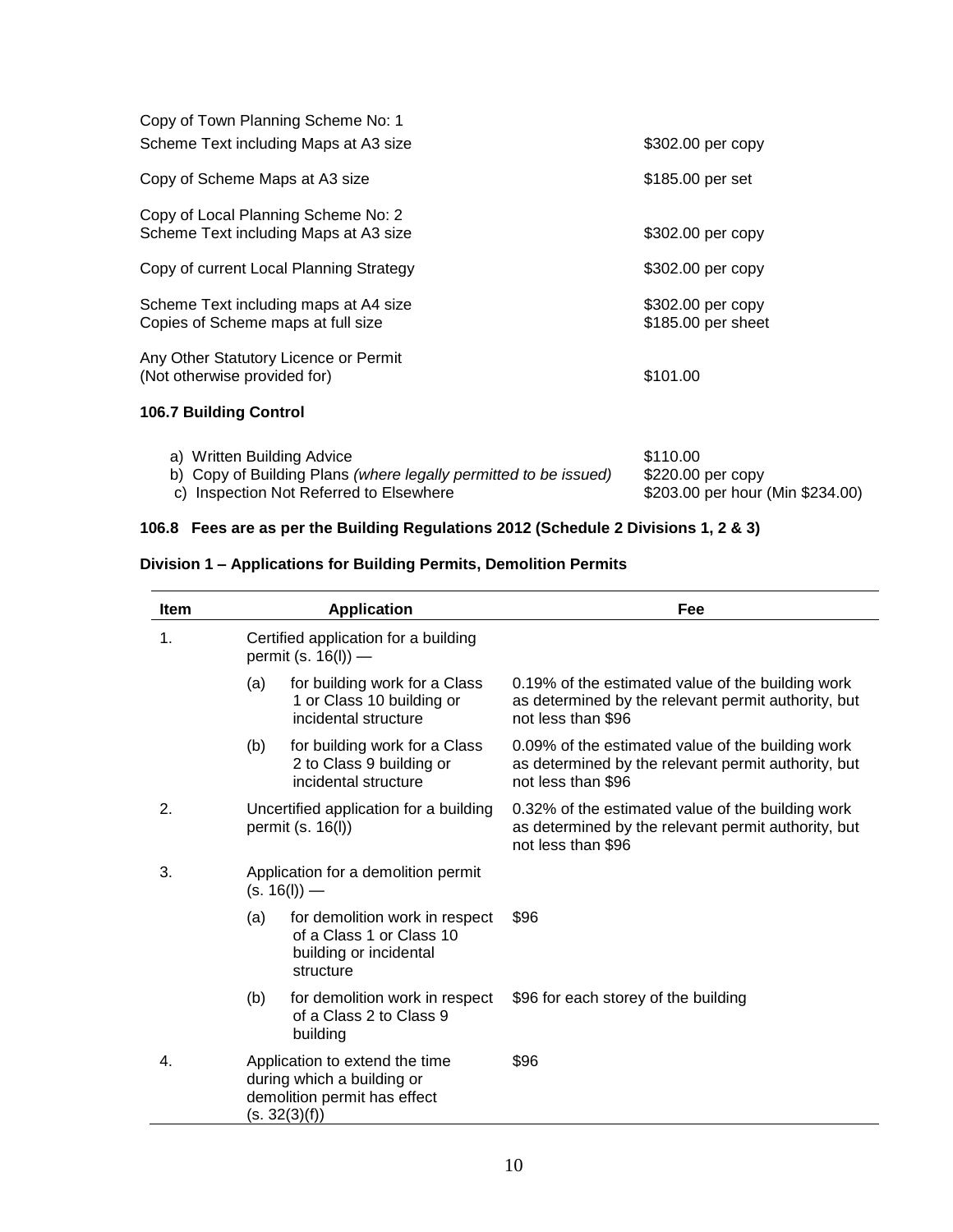**106.9 Fees are as per the Building Regulations 2012 (Schedule 2 Divisions 1, 2 & 3)**

| Item | <b>Application</b>                                                                                                                                             | Fee                                                                                                                                   |
|------|----------------------------------------------------------------------------------------------------------------------------------------------------------------|---------------------------------------------------------------------------------------------------------------------------------------|
| 1.   | Application for an occupancy permit for a<br>completed building (s. 46)                                                                                        | \$96                                                                                                                                  |
| 2.   | Application for a temporary occupancy<br>permit for an incomplete building (s. 47)                                                                             | \$96                                                                                                                                  |
| 3.   | Application for modification of an<br>occupancy permit for additional use of a<br>building on a temporary basis (s. 48)                                        | \$96                                                                                                                                  |
| 4.   | Application for a replacement occupancy<br>permit for permanent change of the<br>building's use, classification (s. 49)                                        | \$96                                                                                                                                  |
| 5.   | Application for an occupancy permit or<br>building approval certificate for registration<br>of strata scheme, plan of re-subdivision<br>$(s. 50(1)$ and $(2))$ | \$10.50 for each strata unit covered by the<br>application, but not less than \$105.80                                                |
| 6.   | Application for an occupancy permit for a<br>building in respect of which unauthorised<br>work has been done (s. 51(2))                                        | 0.18% of the estimated value of the<br>unauthorised work as determined by the<br>relevant permit authority, but not less than<br>\$96 |
| 7.   | Application for a building approval<br>certificate for a building in respect of<br>which unauthorised work has been done<br>(s. 51(3))                         | 0.38% of the estimated value of the<br>unauthorised work as determined by the<br>relevant permit authority, but not less than<br>\$96 |
| 8.   | Application to replace an occupancy<br>permit for an existing building (s. 52(1))                                                                              | \$96                                                                                                                                  |
| 9.   | Application for a building approval<br>certificate for an existing building where<br>unauthorised work has not been done<br>(s. 52(2))                         | \$96                                                                                                                                  |
| 10.  | Application to extend the time during<br>which an occupancy permit or building<br>approval certificate has effect (s. 65(3)(a))                                | \$96                                                                                                                                  |

 **Division 2 - Application for occupancy permits, building approval certificates**

# **106.10 Fees are as per the Building Regulations 2012 (Schedule 2 Divisions 1, 2 & 3)**

#### **Division 3 - Other applications**

| Item | Application                                                                                                            |         | Fee |  |
|------|------------------------------------------------------------------------------------------------------------------------|---------|-----|--|
|      | Application as defined in regulation 31 (for<br>each building standard in respect of which<br>a declaration is sought) | \$2 232 |     |  |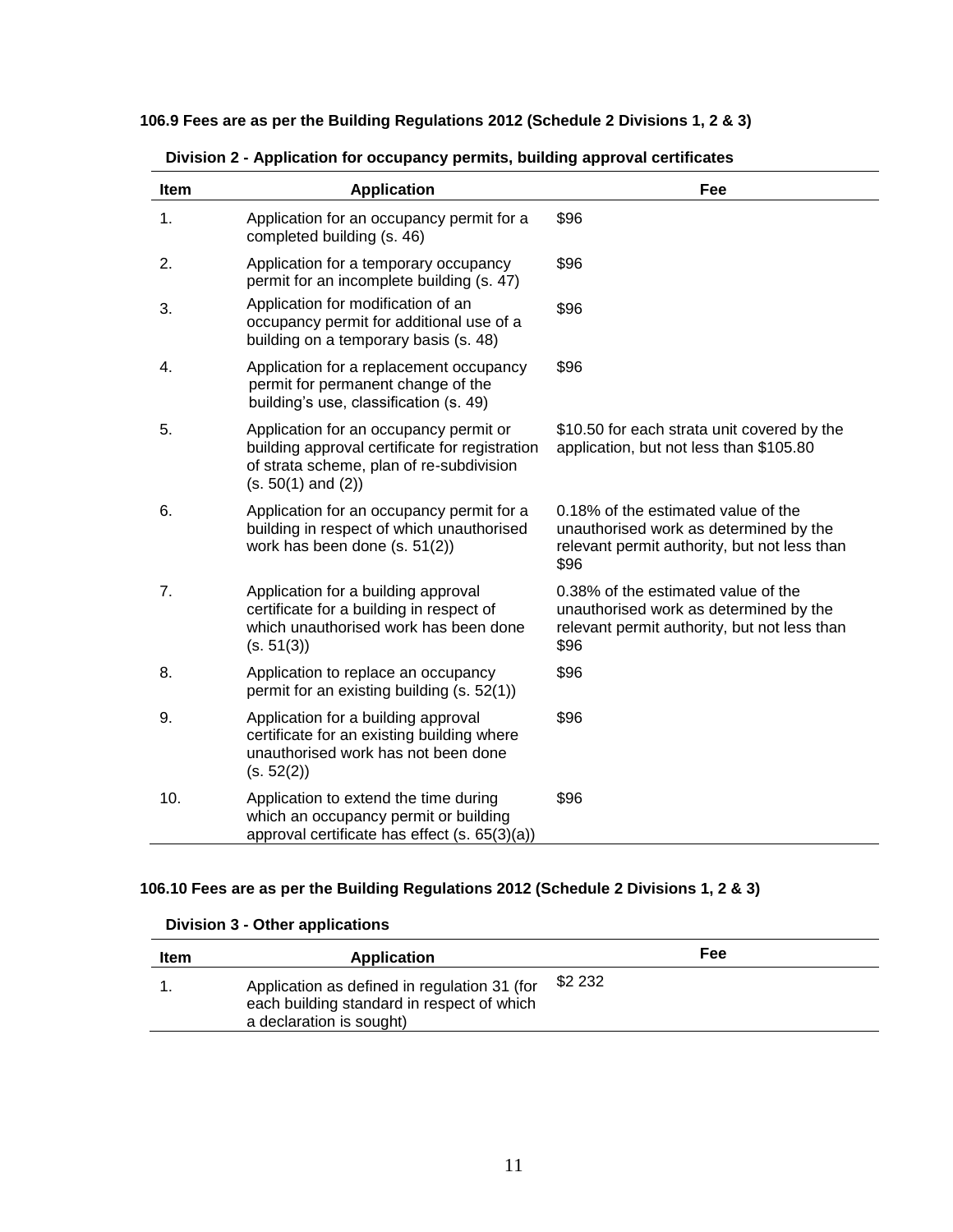#### **107.0 Cemetery Fees**

#### **Cemeteries Act (CI) 1986 & CI Cemeteries Local Law 2013**

| a)<br>b)<br>C)<br>d)<br>e)<br>g)<br>h)<br>i)<br>J)<br>k) | Sinking Fee - Ordinary Grave<br>Sinking Fee - To extra depth per metre or part thereof<br>Sinking Fee - Child 13 years and under<br>Sinking Fee - Stillborn<br>Grant of Right of Burial (25 years)<br>Purchase of Plot Land<br>Renewal of Grant of Right Burial<br><b>Transfer of Grant of Right Burial</b><br>Exhumation - Single Grave<br><b>Reinstatement of Exhumed Grave</b><br>Single Permit to erect monument or headstone | \$1,102.00<br>\$275.00<br>\$122.00<br>\$60.00<br>\$172.00<br>\$556.00<br>\$184.00<br>\$35.00<br>\$1,360.00<br>\$308 reinsert<br>\$30.00 |
|----------------------------------------------------------|-----------------------------------------------------------------------------------------------------------------------------------------------------------------------------------------------------------------------------------------------------------------------------------------------------------------------------------------------------------------------------------------------------------------------------------|-----------------------------------------------------------------------------------------------------------------------------------------|
|                                                          |                                                                                                                                                                                                                                                                                                                                                                                                                                   |                                                                                                                                         |
|                                                          |                                                                                                                                                                                                                                                                                                                                                                                                                                   |                                                                                                                                         |
| m)                                                       | Monumental Mason's Annual Licence *                                                                                                                                                                                                                                                                                                                                                                                               | \$122.00                                                                                                                                |
| n)                                                       | Funeral Directors Annual Licence *                                                                                                                                                                                                                                                                                                                                                                                                | \$184.00                                                                                                                                |
| O)                                                       | Funeral Directors Single Fee Licence *                                                                                                                                                                                                                                                                                                                                                                                            | \$122.00                                                                                                                                |

#### **\* Where applicable**

#### **Recreation & Culture**

#### **111.0 Public Halls & Civic Centre**

#### **111.1 Poon Saan Community Hall/Senior Citizens Building**

- a) Commercial Rent  $$49.00$  per 2 hours
- b) Community Groups **bigger and the Community Groups**  $\frac{1}{20}$ . See the community Groups **bigger** bour
- c) Community Groups (Regular Users -Advance payment) \$14.00 per hour for a fixed 6 months
- booking (advance payment) \$15.00 per hour for a fixed 3 months booking (advance payment) \$17.00 per hour for a fixed 1 month booking (advance payment) d) Other \$178.00 per day (Maximum) and \$178.00 per day (Maximum) and \$178.00 per day (Maximum) 8 hours) e) Chair  $$1.90 \text{ per day (maximum 3 days)}$ f) Storeroom \$36.00 per month (each)
- 
- 
- 
- g) Key Deposit (Refundable) \$35.00

**Note: Community Group that make use of the facility at least twice every month are defined as "Regular users'**

#### **111.2 George Fam**

| a) | Training & Conference Room      | \$200.00 per day    |
|----|---------------------------------|---------------------|
|    |                                 | \$105.00 half a day |
|    |                                 | \$46.00 an hour     |
|    | Office Space (One Quarter Room) | \$200.00 per day    |
| C) | Non-Profit Community Group      | F.O.C availability  |
| d) | Television                      | \$57.00 per day     |
| e) | Video                           | \$57.00 per day     |
|    | Overhead Projector              | \$57.00 per day     |
| g) | Multi Media Projector           | \$57.00 per day     |
|    |                                 |                     |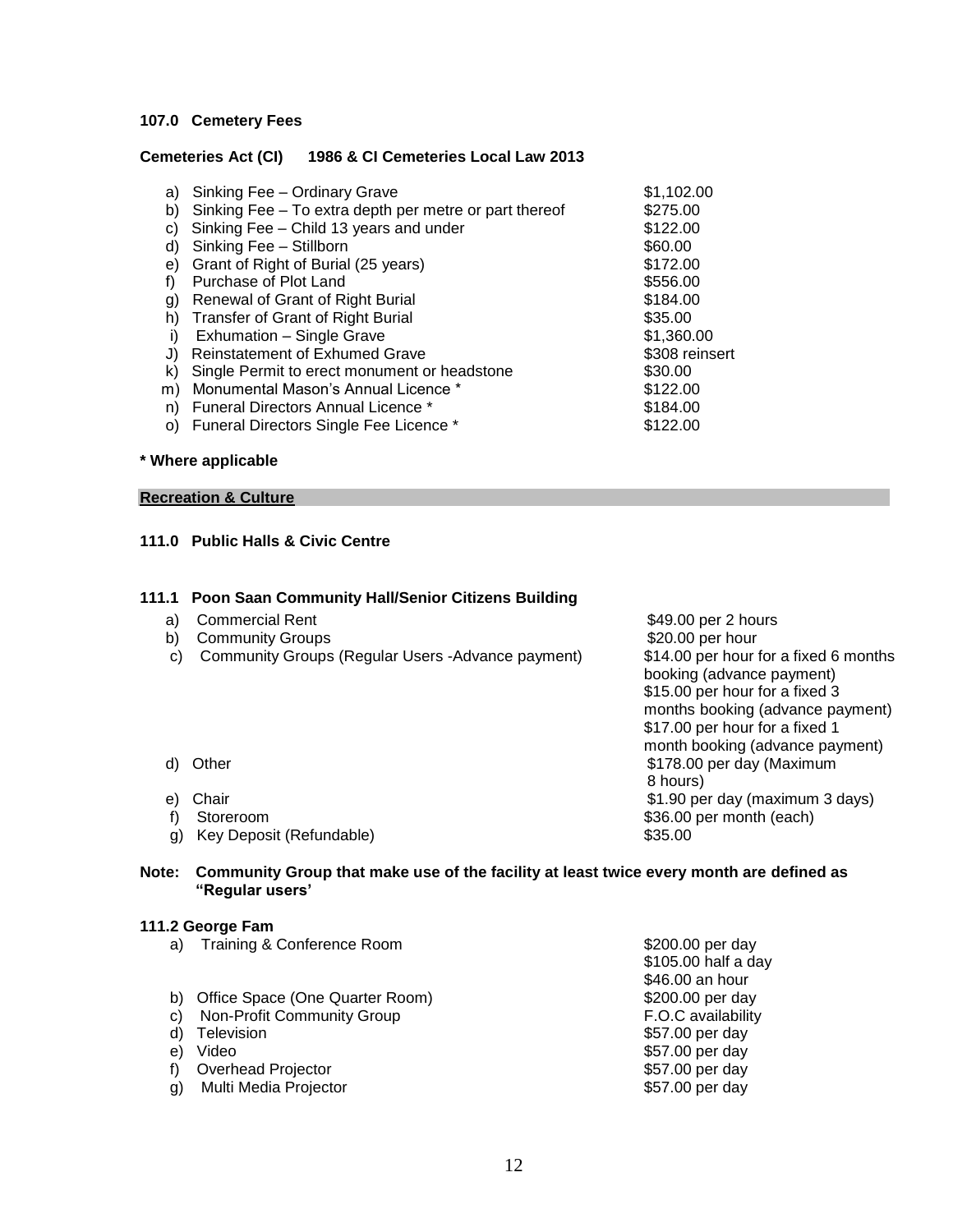## **113.0 Library**

| f) | a) Overdue video<br>b) Overdue books<br>c) Lost books<br>d) Damaged books<br>e) Lost Library card<br>Internet use<br>g) Printer use | \$2.00 per day late fee<br>\$2.00 per week late fee<br>Actual cost of the book<br>Actual costs of the book<br>\$5.00 each<br>\$5.00 per hour<br>\$1.00 per copy |
|----|-------------------------------------------------------------------------------------------------------------------------------------|-----------------------------------------------------------------------------------------------------------------------------------------------------------------|
|    | 114.0 "The Islander" Newsletter                                                                                                     |                                                                                                                                                                 |
|    | a) Newsletter                                                                                                                       | \$2.00 per issue                                                                                                                                                |
|    | b) Advertisement (Community Not for Profit Organizations)                                                                           |                                                                                                                                                                 |
|    | Block (5.5 cm x 3.5 cm)<br>(i)                                                                                                      | \$20.00                                                                                                                                                         |
|    | (ii) Quarter page                                                                                                                   | \$38.00                                                                                                                                                         |
|    | (iii) Half page                                                                                                                     | \$72.00                                                                                                                                                         |
|    | (iv) Three Quarter page                                                                                                             | \$105.00                                                                                                                                                        |
|    | (v) Full page                                                                                                                       | \$142.00                                                                                                                                                        |
|    | Note: Community Not for Profit Organisations Free of Charge advertisements (FOC)<br>- refer Council Policy                          |                                                                                                                                                                 |
|    | c) Island Commercial and Businesses                                                                                                 |                                                                                                                                                                 |
|    | (i) Block $(5.5 \text{ cm} \times 3.5 \text{ cm})$                                                                                  | \$22.00                                                                                                                                                         |
|    | (ii) Quarter page                                                                                                                   | \$42.00                                                                                                                                                         |
|    | (iii) Half page                                                                                                                     | \$82.00                                                                                                                                                         |
|    | (iv) Three Quarter page                                                                                                             | \$122.00                                                                                                                                                        |
|    | (v) Full page                                                                                                                       | \$160.00                                                                                                                                                        |
|    | d) Government Agencies                                                                                                              |                                                                                                                                                                 |
|    | (i) Block $(5.5 \text{ cm} \times 3.5 \text{ cm})$                                                                                  | \$29.00                                                                                                                                                         |
|    | (ii) Quarter page                                                                                                                   | \$57.00                                                                                                                                                         |
|    | (iii) Half page                                                                                                                     | \$113.00                                                                                                                                                        |
|    | (iv) Three Quarter page                                                                                                             | \$170.00                                                                                                                                                        |
|    | (v) Full page                                                                                                                       | \$225.00                                                                                                                                                        |
|    | (vi) Insert Handling Fee                                                                                                            | \$308.00 per issue                                                                                                                                              |
|    | e) Subscribe to "The Islander"                                                                                                      |                                                                                                                                                                 |
|    | (i) 1 year (25 issues) WA /on CI                                                                                                    | \$173.00                                                                                                                                                        |

### **Economic Services**

| <b>Sea Container rental rates at the LIA</b>                                                     |                                                                  |
|--------------------------------------------------------------------------------------------------|------------------------------------------------------------------|
| 20 foot                                                                                          |                                                                  |
| (i) Fork lift entry access<br>(ii) Non Fork lift entry access                                    | \$2,000.00<br>\$1,500.00                                         |
| 40 foot<br>Yearly rates and monthly pro rata on shorter term rates<br>(i) Fork lift entry access | \$3,500.00                                                       |
|                                                                                                  | 131.0<br>Yearly rates and monthly pro rata on shorter term rates |

 (ii) 1 year (25 issues) outside WA \$173.00 (iii) 1 year (25 issues) overseas \$277.00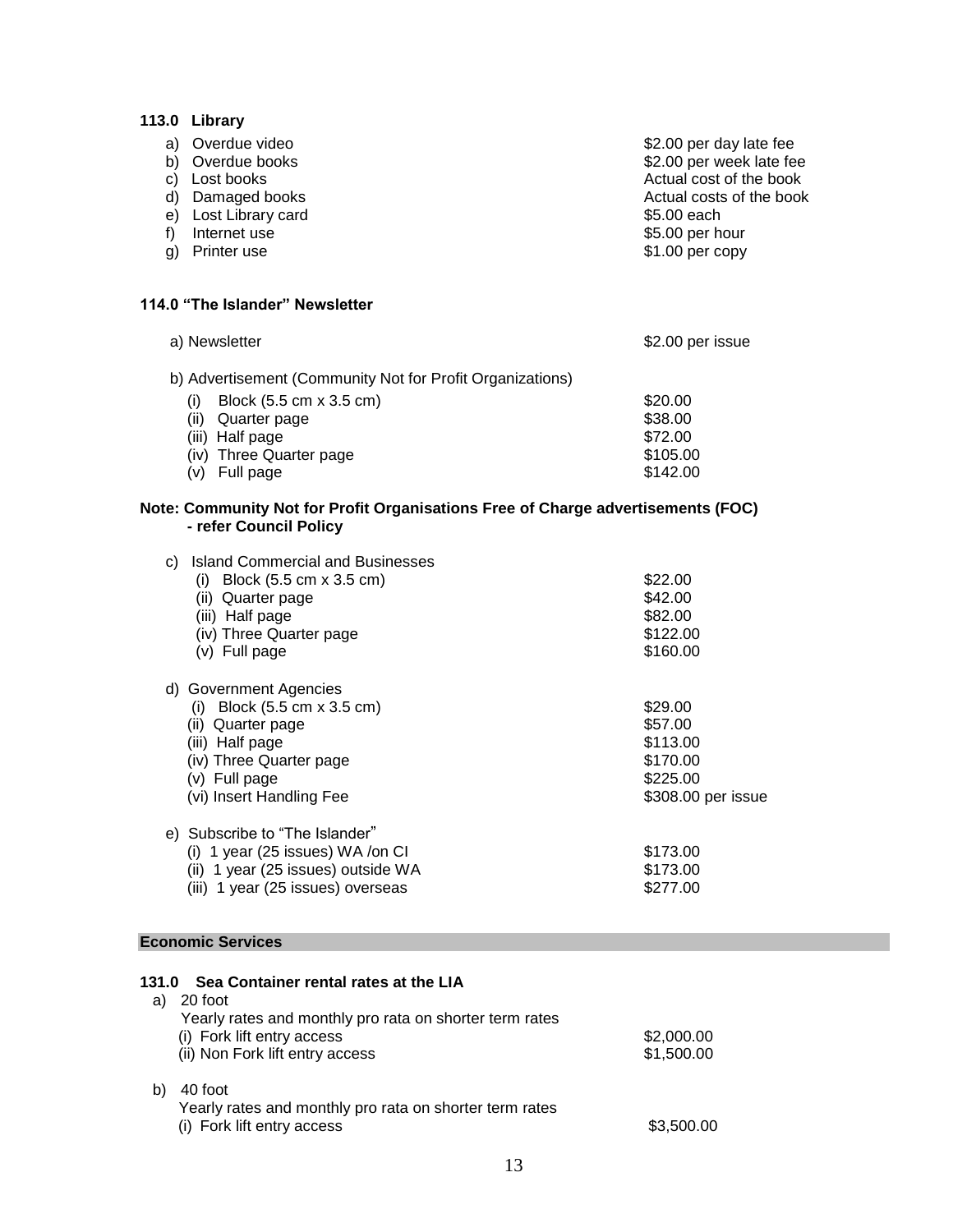(ii) Non Fork lift entry access \$3,000.00

#### **Other Property & Services**

#### **141.0 Private Works Rates and Charges**

| 141.1 Labour                         | Rate per hour              |  |
|--------------------------------------|----------------------------|--|
| a) Driver/Plant Operators/Handyman/  | \$100.00 (working hours)   |  |
| Cleaner/Labourer/Gardener/Mechanic   |                            |  |
| b) Professional & Technical Services | \$200.00                   |  |
| 141.2 Community Bus with Driver      | \$149.00 (Minimum 2 hours) |  |

### **Note: Minimum charge during working hours is 2 hours. Overtime rates in accordance with the industrial agreement in force at the time will apply**

| 141.3 Vehicle and Plant Hire with Operators                                                                          | Rate per hour              |
|----------------------------------------------------------------------------------------------------------------------|----------------------------|
| a) Light Trucks                                                                                                      | \$150.00                   |
| b) Truck with Hiab                                                                                                   | \$220.00                   |
| c) Tipper 10 tonnes                                                                                                  | \$220.00                   |
| d) Water Truck 10,000L                                                                                               | \$230.00 (excluding water) |
| e) Grader                                                                                                            | \$230.00                   |
| Loader (with attachments)<br>f)                                                                                      | \$210.00                   |
| g) Bobcat with or without attachments                                                                                | \$170.00                   |
| h) Forklift                                                                                                          | \$160.00                   |
| Multi Tyred Roller - light<br>i)                                                                                     | \$160.00                   |
| Multi Tyred Roller - heavy<br>i)                                                                                     | \$230.00                   |
| Tractor with or without attachments<br>k)                                                                            | \$170.00                   |
| Komatsu Excavator<br>I)                                                                                              | \$220.00 plus mobilisation |
| m) Mini Excavator                                                                                                    | \$185.00                   |
| n) Drum Roller - light                                                                                               | \$170.00                   |
| o) Drum Roller - heavy                                                                                               | \$230.00                   |
| p) Wood Chipper (3 x operator costs included)                                                                        | \$370.00                   |
| q) Road Sweeper                                                                                                      | \$170.00                   |
| <b>Concrete Truck</b><br>r)<br>(Standby rate where applicable p/hour following<br>Minimum 15 minutes unloading time) | \$220.00<br>\$66.00        |
| s) Concrete product/cubic meter                                                                                      | \$900.00                   |
| t) Bitumen Spray Truck                                                                                               | \$185.00                   |
|                                                                                                                      |                            |

# **Note: Hire based on a depot to depot arrangement. Minimum hire is 4 hours.**

#### **141.4 Excavation Permits**